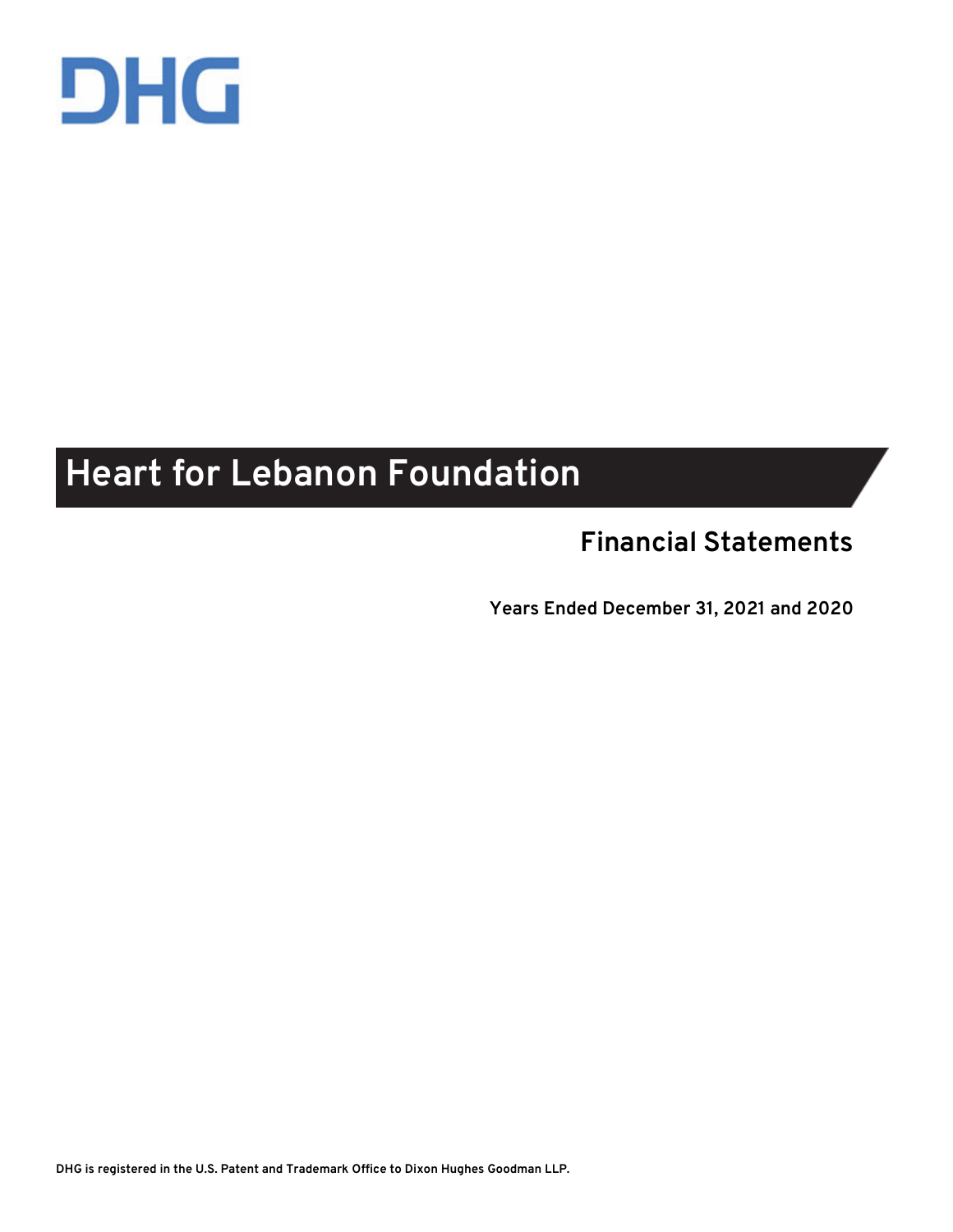

## **Table of Contents**

| <b>Financial Statements:</b> |     |
|------------------------------|-----|
|                              |     |
|                              |     |
|                              |     |
|                              | - 8 |
|                              | 9   |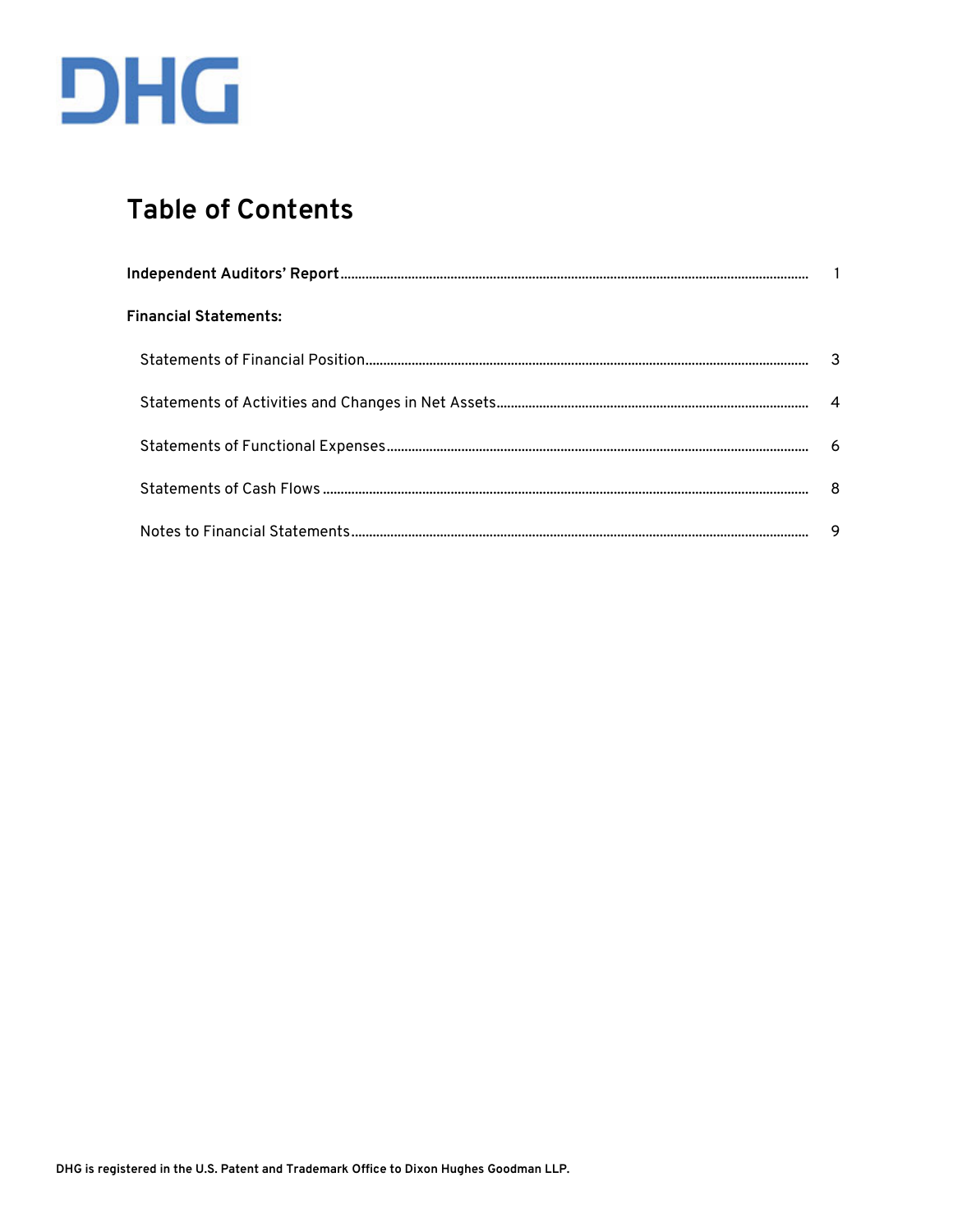

## **Independent Auditors' Report**

Board of Directors Heart for Lebanon Foundation Black Mountain, NC

#### *Opinion*

We have audited the financial statements of Heart for Lebanon Foundation, which comprise the statements of financial position as of December 31, 2021 and 2020 and the related statements of activities and changes in net assets, functional expenses, and cash flows for the years then ended, and the related notes to the financial statements.

In our opinion, the accompanying financial statements present fairly, in all material respects, the financial position of Heart for Lebanon Foundation as of December 31, 2021 and 2020, and the results of its operations and its cash flows for the years then ended in accordance with accounting principles generally accepted in the United States of America.

#### *Basis for Opinion*

We conducted our audits in accordance with auditing standards generally accepted in the United States of America (GAAS). Our responsibilities under those standards are further described in the Auditors' Responsibilities for the Audit of the Financial Statements section of our report. We are required to be independent of Heart for Lebanon Foundation and to meet our other ethical responsibilities, in accordance with the relevant ethical requirements relating to our audits. We believe that the audit evidence we have obtained is sufficient and appropriate to provide a basis for our audit opinion.

#### *Responsibilities of Management for the Financial Statements*

Management is responsible for the preparation and fair presentation of the financial statements in accordance with accounting principles generally accepted in the United States of America, and for the design, implementation, and maintenance of internal control relevant to the preparation and fair presentation of financial statements that are free from material misstatement, whether due to fraud or error.

In preparing the financial statements, management is required to evaluate whether there are conditions or events, considered in the aggregate, that raise substantial doubt about Heart for Lebanon Foundation's ability to continue as a going concern within one year after the date that the financial statements are available to be issued.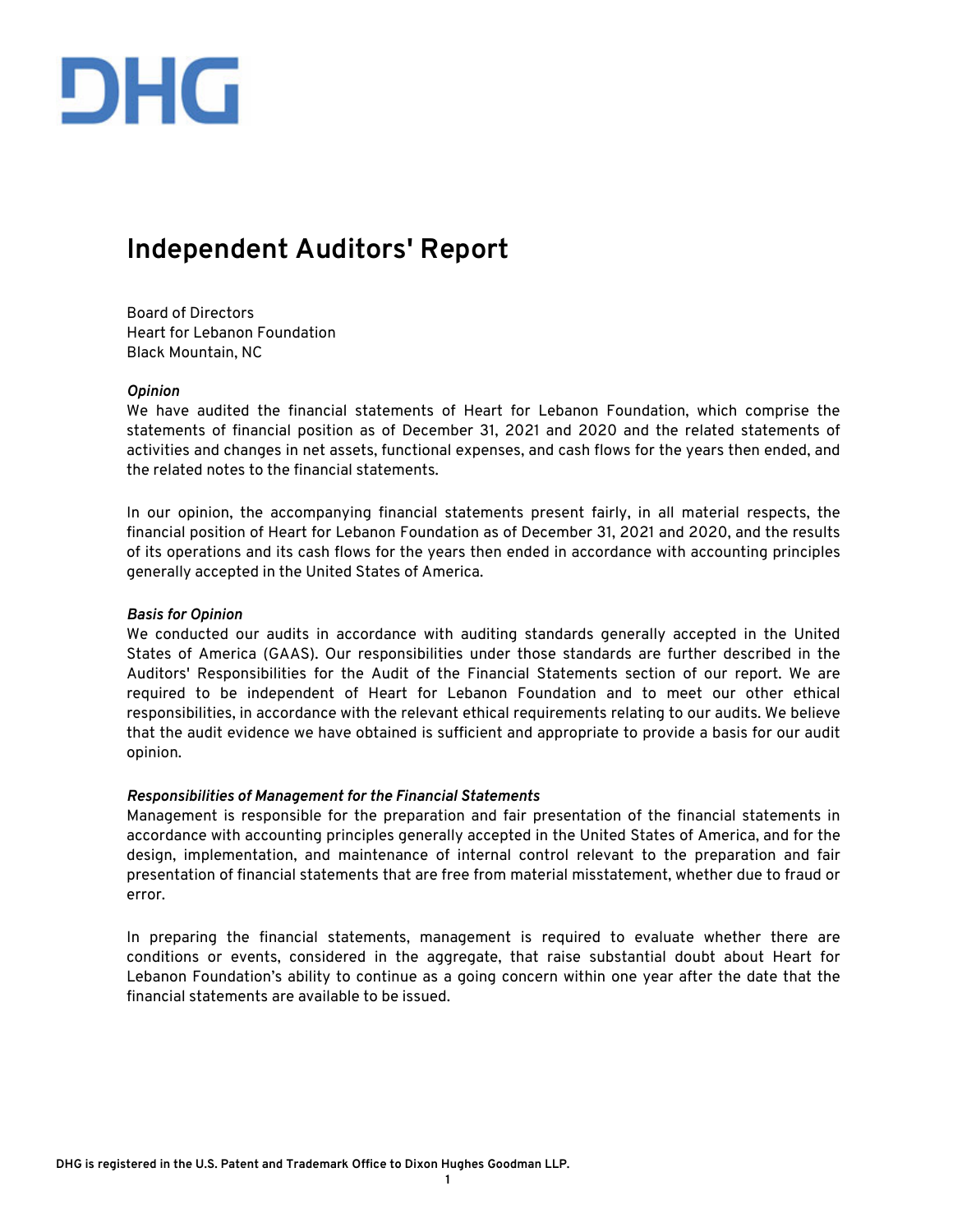

#### *Auditors' Responsibilities for the Audit of the Financial Statements*

Our objectives are to obtain reasonable assurance about whether the financial statements as a whole are free from material misstatement, whether due to fraud or error, and to issue an auditors' report that includes our opinion. Reasonable assurance is a high level of assurance, but is not absolute assurance, and therefore is not a guarantee that an audit conducted in accordance with GAAS will always detect a material misstatement when it exists. The risk of not detecting a material misstatement resulting from fraud is higher than for one resulting from error, as fraud may involve collusion, forgery, intentional omissions, misrepresentations, or the override of internal control. Misstatements are considered material if there is a substantial likelihood that, individually or in the aggregate, they would influence the judgment made by a reasonable user based on the financial statements.

In performing an audit in accordance with GAAS, we:

- Exercise professional judgment and maintain professional skepticism throughout the audit.
- Identify and assess the risks of material misstatement of the financial statements, whether due to fraud or error, and design and perform audit procedures responsive to those risks. Such procedures include examining, on a test basis, evidence regarding the amounts and disclosures in the financial statements.
- Obtain an understanding of internal control relevant to the audit in order to design audit procedures that are appropriate in the circumstances, but not for the purpose of expressing an opinion on the effectiveness of Heart for Lebanon Foundation 's internal control. Accordingly, no such opinion is expressed.
- Evaluate the appropriateness of accounting policies used and the reasonableness of significant accounting estimates made by management, as well as evaluate the overall presentation of the financial statements.
- Conclude whether, in our judgment, there are conditions or events, considered in the aggregate, that raise substantial doubt about Heart for Lebanon Foundation's ability to continue as a going concern for a reasonable period of time.

We are required to communicate with those charged with governance regarding, among other matters, the planned scope and timing of the audit, significant audit findings, and certain internal control-related matters that we identified during the audit.

Dixon Hughes Goodman LLP

**Asheville, NC April 27, 2022**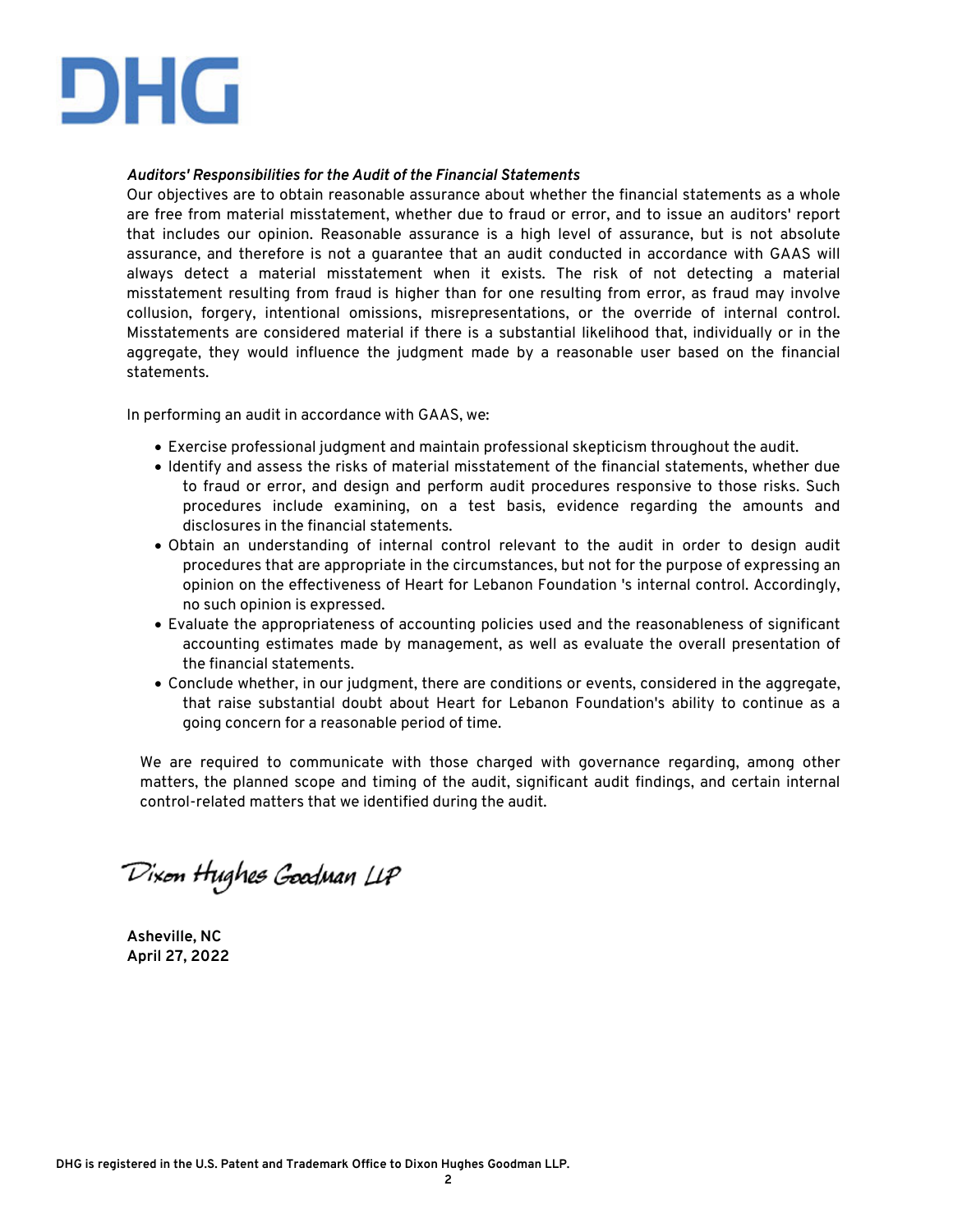|                                                                                      | 2021 |           | 2020            |
|--------------------------------------------------------------------------------------|------|-----------|-----------------|
| <b>ASSETS</b>                                                                        |      |           |                 |
| Current assets:                                                                      |      |           |                 |
| Cash and cash equivalents                                                            | \$   | 1,483,295 | \$<br>2,156,330 |
| Investments                                                                          |      | 4,763,892 | 2,898,981       |
| Cash and cash equivalents, restricted                                                |      | 196,500   |                 |
| Investments, board designated for endowment                                          |      | 1,202,269 | 750,072         |
| <b>Total current assets</b>                                                          |      | 7,645,956 | \$<br>5,805,383 |
| <b>LIABILITIES AND NET ASSETS</b><br><b>Current liabilities:</b><br>Accounts payable | \$   | 40,378    | \$<br>11,536    |
| <b>Total current liabilities</b>                                                     |      | 40,378    | 11,536          |
| Net assets:                                                                          |      |           |                 |
| Without donor restrictions                                                           |      | 7,409,078 | 5,793,847       |
| With donor restrictions                                                              |      | 196,500   |                 |
| Total net assets                                                                     |      | 7,605,578 | 5,793,847       |
| Total liabilities and net assets                                                     | \$   | 7,645,956 | \$<br>5,805,383 |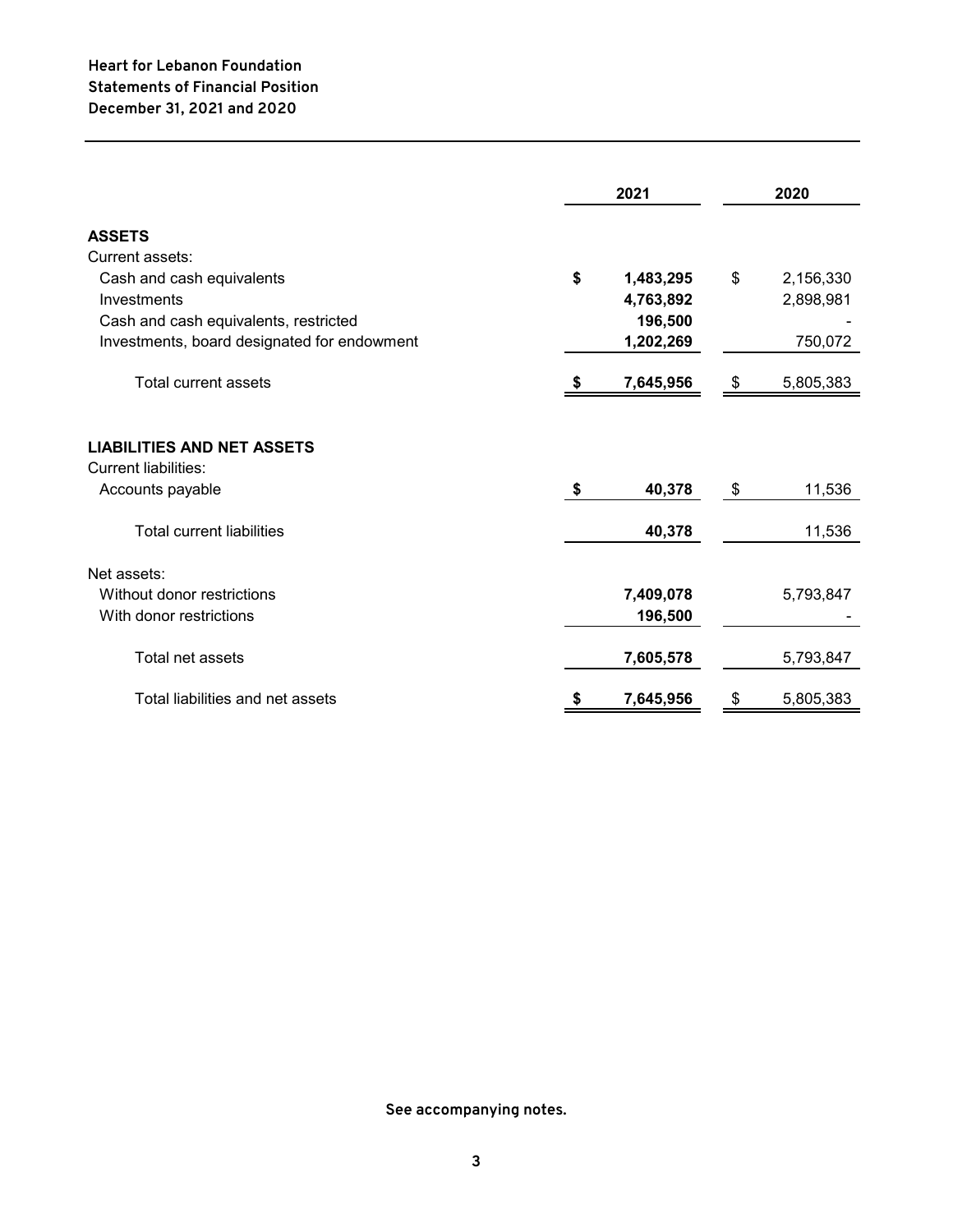## **Heart for Lebanon Foundation Year Ended December 31, 2021 Statements of Activities and Changes in Net Assets**

|                               | Without<br><b>Donor Restrictions</b> |    | With<br><b>Donor Restrictions</b> |    | <b>Total</b> |
|-------------------------------|--------------------------------------|----|-----------------------------------|----|--------------|
| Support and revenues:         |                                      |    |                                   |    |              |
| Contributions                 | \$<br>6,485,772                      | \$ | 196,500                           | \$ | 6,682,272    |
| Dividends and interest        | 76,715                               |    |                                   |    | 76,715       |
| Investment gain, net          | 472,573                              |    |                                   |    | 472,573      |
| Total support and revenues    | 7,035,060                            |    | 196,500                           |    | 7,231,560    |
| Expenses:                     |                                      |    |                                   |    |              |
| Program services:             |                                      |    |                                   |    |              |
| General programs              | 4,715,117                            |    |                                   |    | 4,715,117    |
| Missionary services           | 185,000                              |    |                                   |    | 185,000      |
| Total program services        | 4,900,117                            |    |                                   |    | 4,900,117    |
| Supporting services:          |                                      |    |                                   |    |              |
| Management and general        | 275,386                              |    |                                   |    | 275,386      |
| Fundraising                   | 244,326                              |    |                                   |    | 244,326      |
| Total supporting services     | 519,712                              |    |                                   |    | 519,712      |
| <b>Total expenses</b>         | 5,419,829                            |    |                                   |    | 5,419,829    |
| Change in net assets          | 1,615,231                            |    | 196,500                           |    | 1,811,731    |
| Net assets, beginning of year | 5,793,847                            |    |                                   |    | 5,793,847    |
| Net assets, end of year       | \$<br>7,409,078                      | \$ | 196,500                           | \$ | 7,605,578    |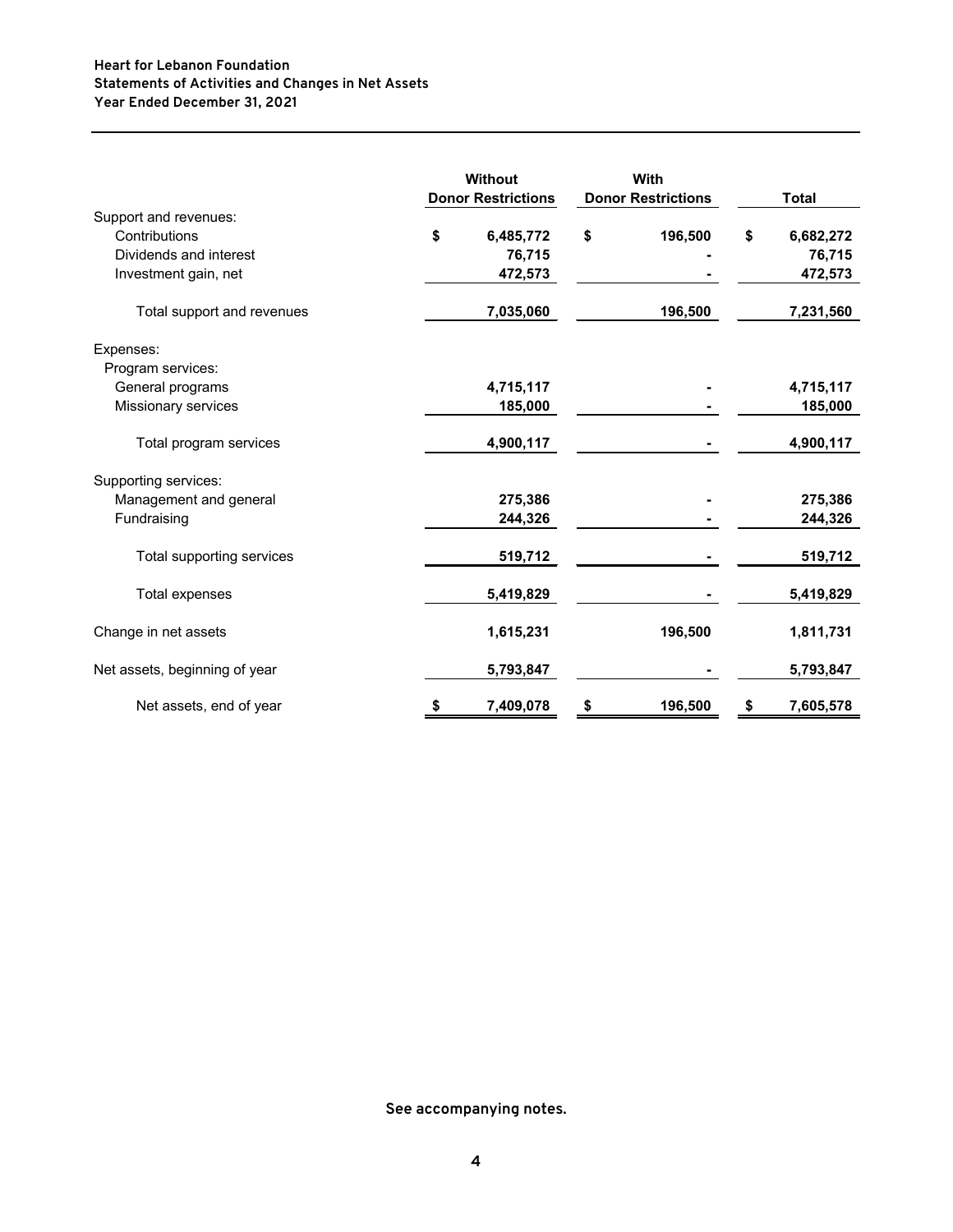## **Heart for Lebanon Foundation Statements of Activities and Changes in Net Assets Year Ended December 31, 2020**

**(Continued)**

|                                       | <b>Without</b><br><b>Donor Restrictions</b> |    | With<br><b>Donor Restrictions</b> |    | <b>Total</b> |
|---------------------------------------|---------------------------------------------|----|-----------------------------------|----|--------------|
| Support and revenues:                 |                                             |    |                                   |    |              |
| Contributions                         | \$<br>5,689,732                             | \$ | 1,598,860                         | \$ | 7,288,592    |
| Dividends and interest                | 59,839                                      |    |                                   |    | 59,839       |
| Investment gain, net                  | 174,426                                     |    |                                   |    | 174,426      |
| Net assets released from restrictions | 1,717,200                                   |    | (1,717,200)                       |    |              |
| Total support and revenues            | 7,641,197                                   |    | (118, 340)                        |    | 7,522,857    |
| Expenses:                             |                                             |    |                                   |    |              |
| Program services:                     |                                             |    |                                   |    |              |
| General programs                      | 4,567,500                                   |    |                                   |    | 4,567,500    |
| Missionary services                   | 170,000                                     |    |                                   |    | 170,000      |
| Total program services                | 4,737,500                                   |    |                                   |    | 4,737,500    |
| Supporting services:                  |                                             |    |                                   |    |              |
| Management and general                | 235,061                                     |    |                                   |    | 235,061      |
| Fundraising                           | 239,058                                     |    |                                   |    | 239,058      |
| Total supporting services             | 474,119                                     |    |                                   |    | 474,119      |
| <b>Total expenses</b>                 | 5,211,619                                   |    |                                   |    | 5,211,619    |
| Change in net assets                  | 2,429,578                                   |    | (118, 340)                        |    | 2,311,238    |
| Net assets, beginning of year         | 3,364,269                                   |    | 118,340                           |    | 3,482,609    |
| Net assets, end of year               | \$<br>5,793,847                             | \$ |                                   | \$ | 5,793,847    |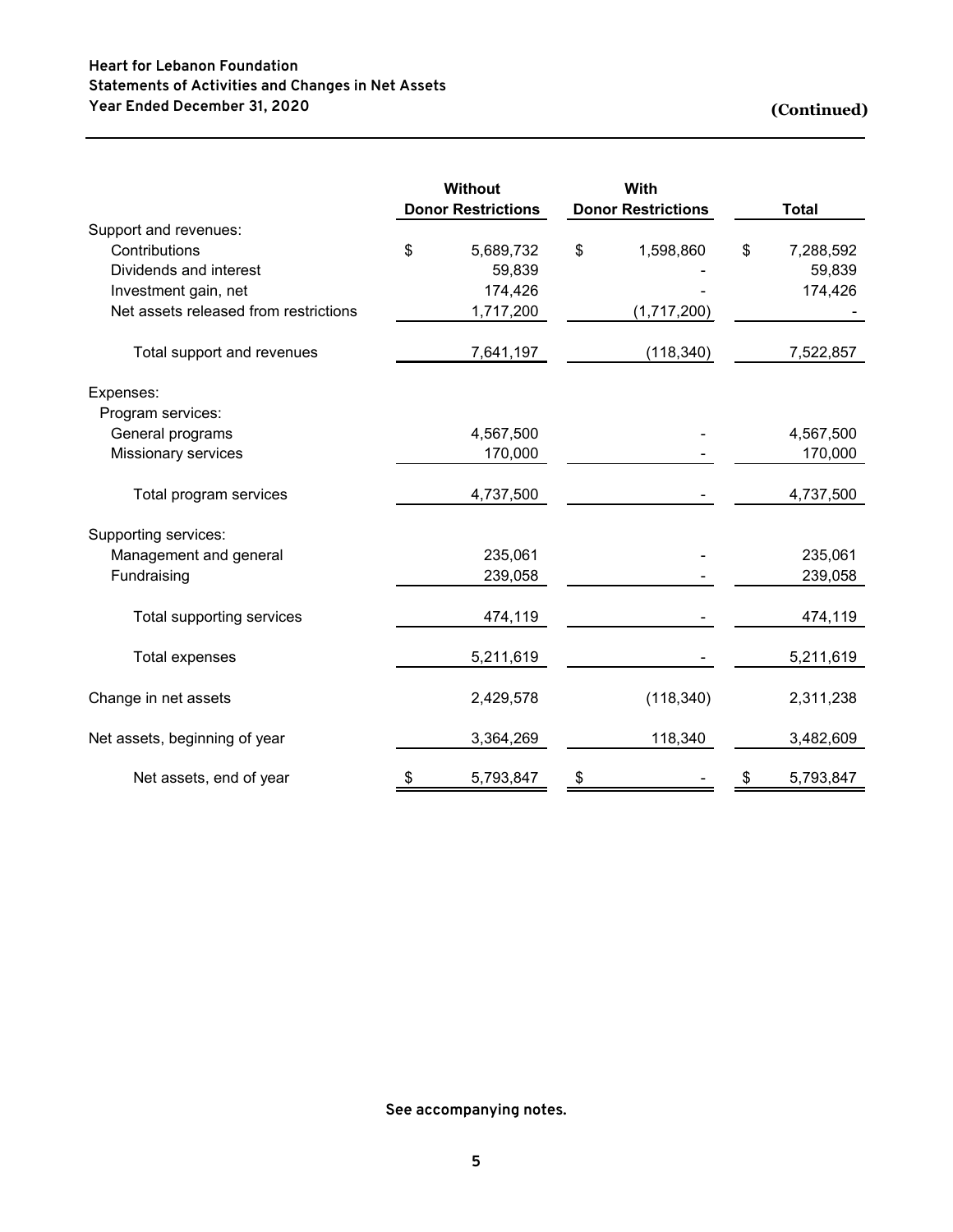## **Statements of Functional Expenses Heart for Lebanon Foundation Year Ended December 31, 2021**

|                           | General<br><b>Programs</b> | <b>Missionary</b><br><b>Services</b> | <b>Total</b><br>Program  | <b>Management</b><br>and General |   | Fund-<br>Raising | Total<br><b>Supporting</b> | Total         |
|---------------------------|----------------------------|--------------------------------------|--------------------------|----------------------------------|---|------------------|----------------------------|---------------|
| Advertising and promotion | \$<br>267,992              | \$<br>$\blacksquare$                 | \$<br>267,992            | \$                               | ъ | 89,331           | \$<br>89,331               | \$<br>357,323 |
| Communications            | 24,943                     |                                      | 24,943                   | 26,630                           |   | 4,039            | 30,669                     | 55,612        |
| Compensation              | 384,714                    |                                      | 384,714                  | 109,918                          |   | 54,959           | 164,877                    | 549,591       |
| Contract services         | 141,292                    |                                      | 141,292                  | 18,839                           |   | 28,258           | 47,097                     | 188,389       |
| Direct funding            | 3,753,557                  | 185,000                              | 3,938,557                |                                  |   |                  |                            | 3,938,557     |
| Insurance                 |                            |                                      |                          | 5,788                            |   |                  | 5,788                      | 5,788         |
| Investment and bank fees  | 54,715                     |                                      | 54,715                   | 18,238                           |   |                  | 18,238                     | 72,953        |
| Office expenses           | 3,232                      |                                      | 3,232                    | 3,232                            |   |                  | 3,232                      | 6,464         |
| Professional fees         |                            |                                      | $\overline{\phantom{a}}$ | 32,923                           |   |                  | 32,923                     | 32,923        |
| Rent and utilities        |                            |                                      | $\blacksquare$           | 41,625                           |   |                  | 41,625                     | 41,625        |
| Telephone                 |                            |                                      |                          | 1,259                            |   |                  | 1,259                      | 1,259         |
| Travel and transportation | 84,672                     |                                      | 84,672                   | 16,934                           |   | 67,739           | 84,673                     | 169,345       |
| Total expenses            | 4,715,117                  | 185,000                              | 4,900,117                | 275,386                          |   | 244,326          | 519,712                    | 5,419,829     |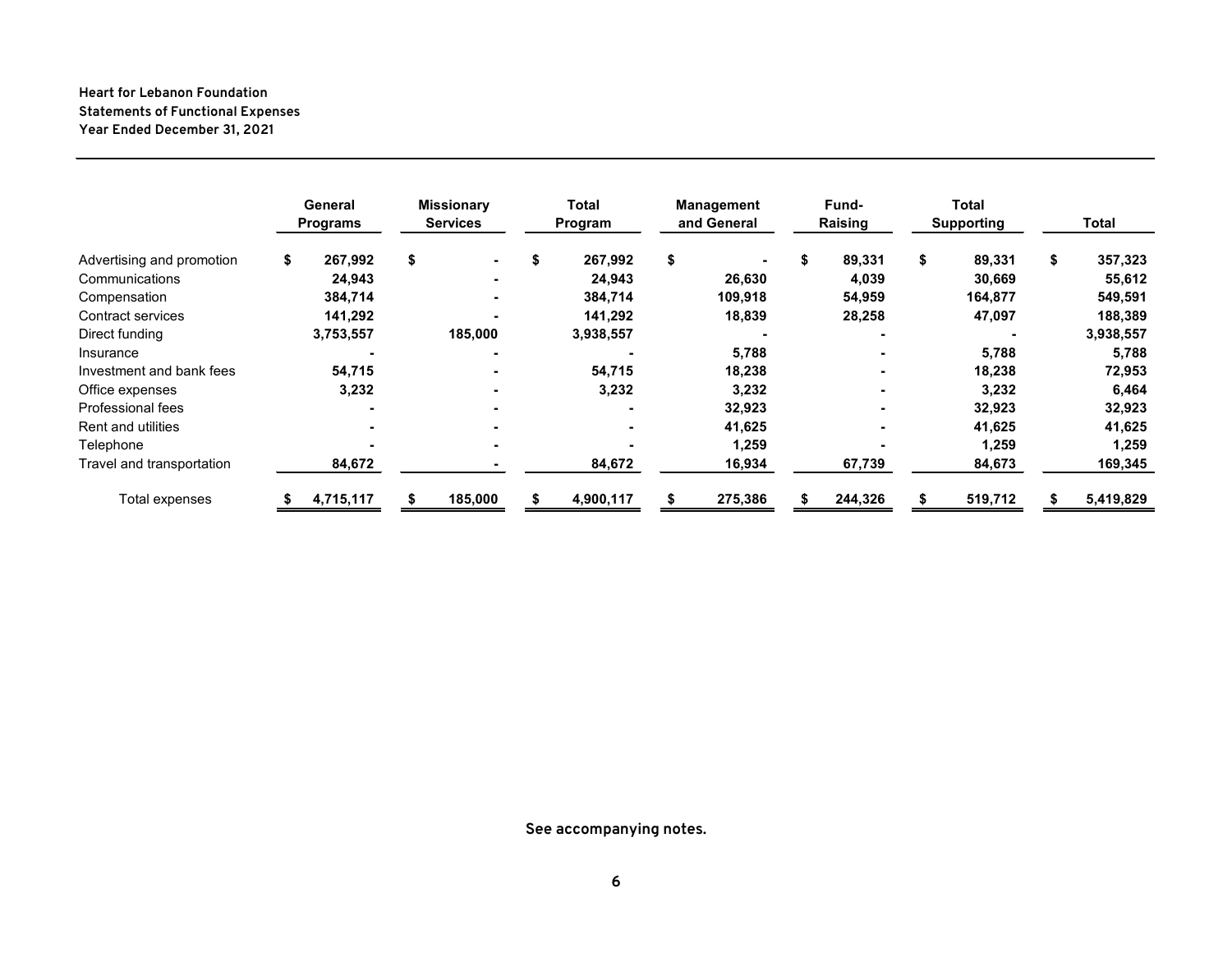## **Heart for Lebanon Foundation Statements of Functional Expenses Year Ended December 31, 2020**

**(Continued)**

|                           | General<br><b>Programs</b> | <b>Missionary</b><br><b>Services</b> | Total<br>Program | <b>Management</b><br>and General | Fund-<br><b>Raising</b> | Total<br><b>Supporting</b> | <b>Total</b>  |
|---------------------------|----------------------------|--------------------------------------|------------------|----------------------------------|-------------------------|----------------------------|---------------|
| Advertising and promotion | 367,853<br>\$              | \$<br>۰.                             | \$<br>367,853    | \$                               | 123,952<br>\$           | \$<br>123,952              | \$<br>491,805 |
| Communications            | 48,591                     |                                      | 48,591           | 14,927                           | 8,505                   | 23,432                     | 72,023        |
| Compensation              | 325,288                    | ۰.                                   | 325,288          | 92,939                           | 46,470                  | 139,409                    | 464,697       |
| Contract services         | 122,476                    |                                      | 122,476          | 18,914                           | 28,371                  | 47,285                     | 169,761       |
| Direct funding            | 3,615,800                  | 170,000                              | 3,785,800        |                                  |                         |                            | 3,785,800     |
| Insurance                 |                            |                                      |                  | 2,476                            |                         | 2,476                      | 2,476         |
| Investment and bank fees  | 46,954                     |                                      | 46,954           | 15,651                           |                         | 15,651                     | 62,605        |
| Office expenses           | 3,917                      | $\blacksquare$                       | 3,917            | 3,917                            |                         | 3,917                      | 7,834         |
| Professional fees         |                            | $\blacksquare$                       | $\sim$           | 32,875                           | $\blacksquare$          | 32,875                     | 32,875        |
| <b>Rent and utilities</b> |                            |                                      |                  | 43,370                           | -                       | 43,370                     | 43,370        |
| Telephone                 |                            |                                      |                  | 2,052                            |                         | 2,052                      | 2,052         |
| Travel and transportation | 36,621                     |                                      | 36,621           | 7,940                            | 31,760                  | 39,700                     | 76,321        |
| Total expenses            | \$4,567,500                | 170,000                              | 4,737,500<br>\$  | 235,061                          | 239,058                 | 474,119<br>\$              | \$5,211,619   |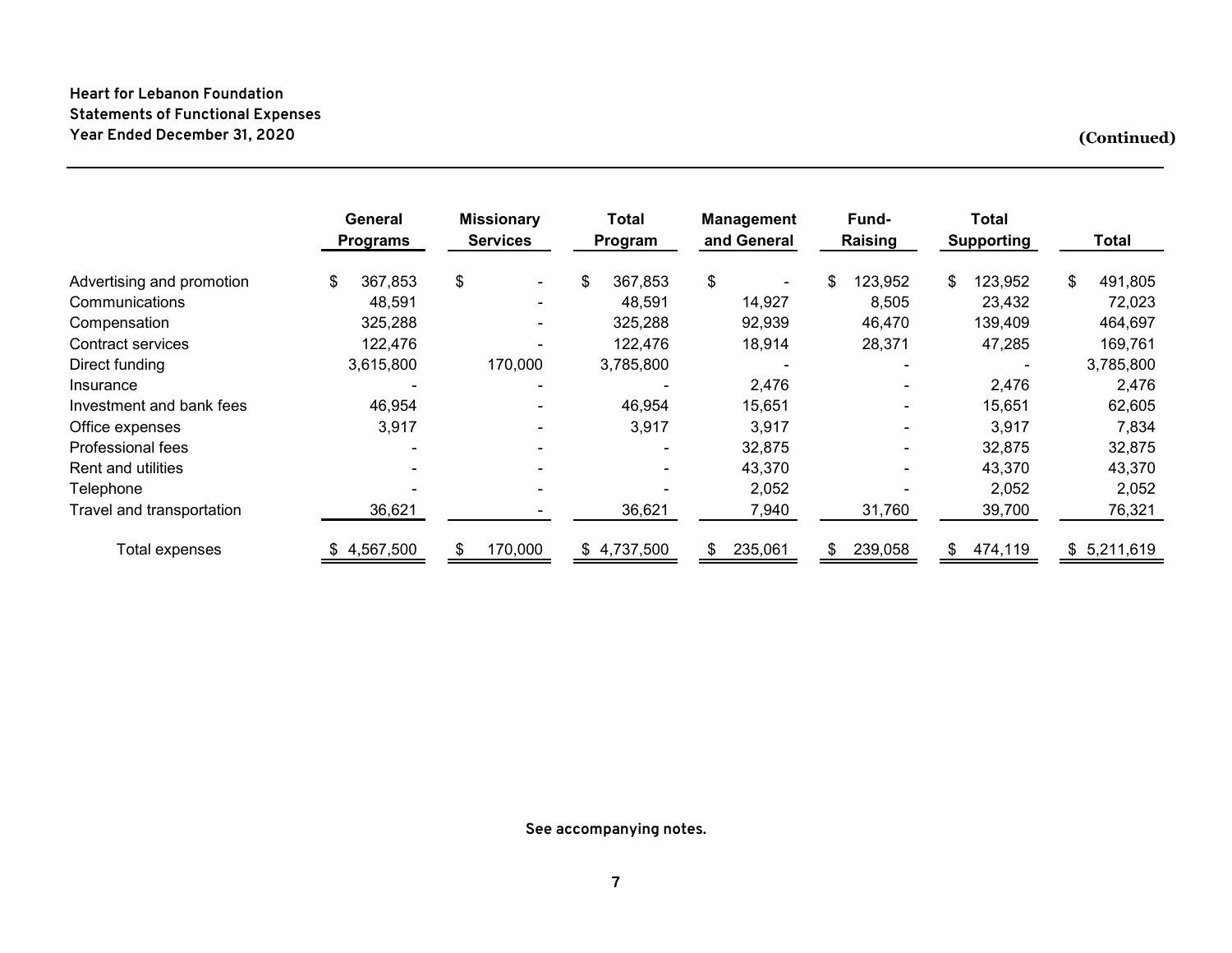|                                                                                                                                   |    | 2021                 | 2020               |
|-----------------------------------------------------------------------------------------------------------------------------------|----|----------------------|--------------------|
| Cash flows from operating activities:<br>Change in net assets<br>Adjustments to reconcile change in net assets to net cash        | \$ | 1,811,731            | \$<br>2,311,238    |
| provided by operating activities:<br>Realized and unrealized gains on investments<br>Changes in operating assets and liabilities: |    | (472, 573)           | (174, 426)         |
| Accounts payable and other current liabilities                                                                                    |    | 28,842               | 1,822              |
| Net cash provided by operating activities                                                                                         |    | 1,368,000            | 2,138,634          |
| Cash flows from investing activities:<br>Purchase of investments<br>Proceeds from sale of investments                             |    | (1,975,705)          | (1, 374, 288)      |
|                                                                                                                                   |    | 131,170              | 96,767             |
| Net cash used by investing activities                                                                                             |    | (1,844,535)          | (1, 277, 521)      |
| Cash flows from financing activities:<br>Proceeds from PPP loan<br>Repayment of PPP loan                                          |    |                      | 66,000<br>(66,000) |
| Net cash used by investing activities                                                                                             |    |                      |                    |
| Increase (decrease) in cash                                                                                                       |    | (476, 535)           | 861,113            |
| Cash and cash equivalents, beginning of year                                                                                      |    | 2,156,330            | 1,295,217          |
| Cash and cash equivalents, end of year                                                                                            | \$ | 1,679,795            | \$<br>2,156,330    |
| As presented on statements of financial position:<br>Cash and cash equivalents<br>Cash and cash equivalents, restricted           | \$ | 1,483,295<br>196,500 | \$<br>2,156,330    |
| Cash and cash equivalents, end of year                                                                                            | S  | 1,679,795            | \$<br>2,156,330    |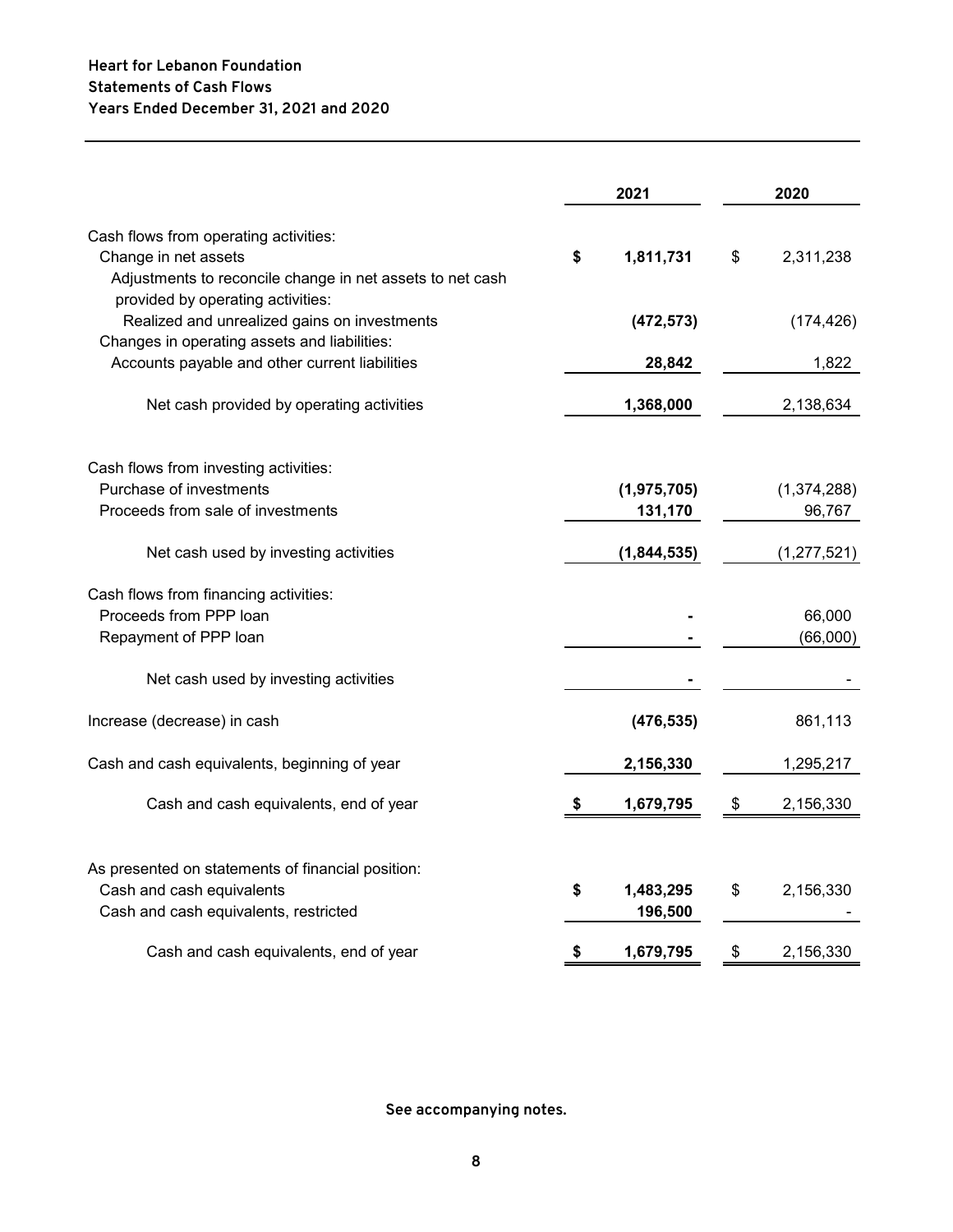## **Notes to Financial Statements**

### **1. Summary of Significant Accounting Policies**

#### *Nature of foundation*

Heart for Lebanon Foundation (the "Foundation") was incorporated on June 25, 2007 and is a nonprofit corporation whose purpose is to facilitate proper education, provide humanitarian aid, strengthen community development, and to assist individuals living within the country of Lebanon in recovering from the effects of war through the provision of relief supplies and services.

The Foundation's support comes primarily through fundraising events, individual contributions and corporate contributions.

#### *Basis of accounting*

The Foundation's financial statements have been prepared using the accrual basis of accounting in accordance with accounting principles generally accepted in the United States of America.

#### *Financial statement presentation*

The Foundation is required to report information regarding its financial position and activities according to two classes of net assets: net assets without donor restrictions and net assets with donor restrictions.

Net Assets Without Donor Restrictions – Net assets available for use in general operations and not subject to donor (or certain grantor) restrictions. The governing board has designated, from net assets without donor restrictions, net assets for board-designated endowments and capital projects.

Net Assets With Donor Restrictions – Net assets subject to donor- (or certain grantor-) imposed restrictions. Some donor-imposed restrictions are temporary in nature, such as those that will be met by the passage of time or other events specified by the donor. Other donor-imposed restrictions are perpetual in nature, where the donor stipulates that resources be maintained in perpetuity.

Support that is restricted by the donor is reported as an increase in net assets without donor restrictions if the restriction expires in the reporting period in which the support is recognized. All other donor-restricted support is reported as an increase in net assets with donor restrictions, depending on the nature of the restriction. When a restriction expires (that is, when a stipulated time restriction ends or purpose restriction is accomplished), net assets with donor restrictions are reclassified to net assets without donor restrictions and reported in the statements of activities as net assets released from restrictions.

#### *Use of estimates*

The preparation of financial statements in conformity with generally accepted accounting principles requires management to make estimates and assumptions that affect certain amounts and disclosures. Accordingly, actual results could differ from those estimates.

#### *Cash and cash equivalents*

For the purpose of the statement of cash flows, the Foundation considers all money market account balances to be cash equivalents, except those that are part of the investment portfolio.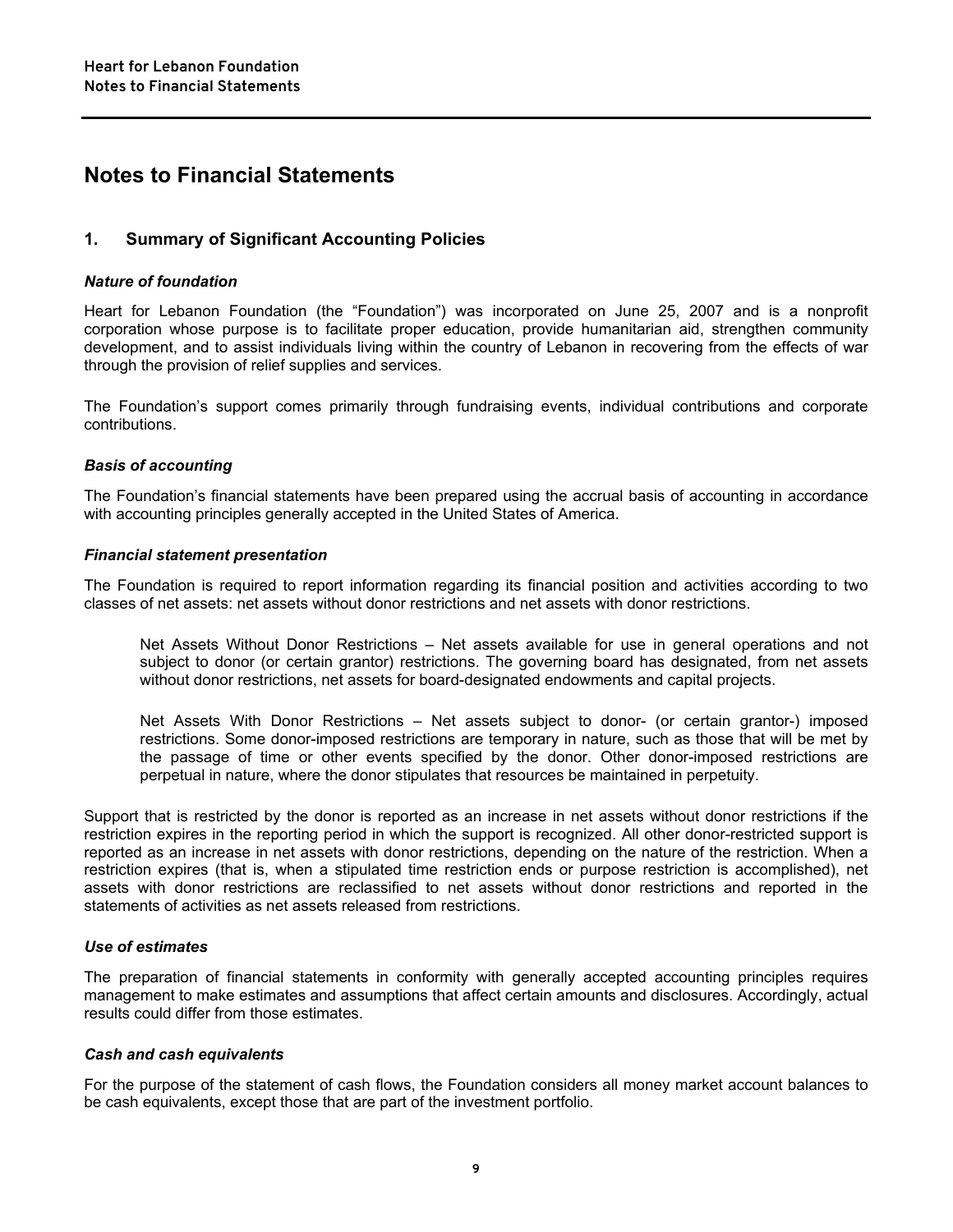#### *Investments*

Investments in marketable securities that have readily determinable fair values and all debt securities are stated at fair value in the statement of financial position. Unrealized gains and losses are included in the change in net assets in the accompanying statement of activities. The Foundation maintains money market funds and mutual funds which are stated at fair value based on market price on December 31, 2021 and 2020.

Investment income is recorded net of investment expenses. For the years ended December 31, 2021 and 2020, investment expenses were \$40,779 and \$30,439, respectively.

The Foundation's investment portfolio is exposed to various risks, such as interest rate risk, market risk, and credit risk. Because of the level of risk associated with such investments, changes in their values will occur, and such changes could materially affect the amounts reported in the Foundation's financial statements.

#### *Donated services*

The Foundation receives donated services from a variety of unpaid volunteers assisting in its activities. Contributed services are recorded only if the service creates or enhances nonfinancial assets, requires a specialized skill, is performed by persons possessing those skills and would otherwise have to be purchased. There were no contributed services that met these criteria.

#### *Functional expenses*

The Foundation allocates its expenses on a functional basis among its various programs and support services. Expenses that can be identified with a specific program or support service are allocated directly according to their nature and expenditure classification. Other expenses that are common to two or more functions are allocated based on management's estimate of the program activities benefited. General and administrative expense provide for the overall support and direction of the Foundation.

#### *Income taxes*

Heart for Lebanon Foundation is incorporated as a nonprofit corporation under the laws of the State of North Carolina. It qualified as a tax-exempt entity under Section  $501(c)(3)$  of the Internal Revenue Code ("IRC") and is not subject to federal income taxes except for income from its unrelated business activities. In addition, the Foundation qualifies for the charitable contribution deduction under Section 170(b)(I)(A) and has been classified as a Foundation that is not a private foundation under Section 509(a)(2).

#### *Tax positions*

The Foundation follows the provisions of "Accounting for Uncertainty in Income Taxes" issued by the Financial Accounting Standards Board ("FASB") which clarifies the accounting for the recognition and measurement of the benefits of individual tax positions in the financial statements, including those of nonprofit foundations. Tax positions must meet a recognition threshold of more-likely-than-not in order for the benefit of those tax positions to be recognized in the Foundation's financial statements.

The Foundation analyzes tax positions taken, including those related to the requirements set forth in IRC Sec. 501(c) to qualify as a tax exempt Foundation, activities performed by volunteers and board members, the reporting of unrelated business income, and its status as a tax-exempt foundation under North Carolina state statute. The Foundation does not know of any tax benefits arising from uncertain tax positions and there was no effect on the Foundation's financial position or changes in net assets as a result of analyzing its tax positions.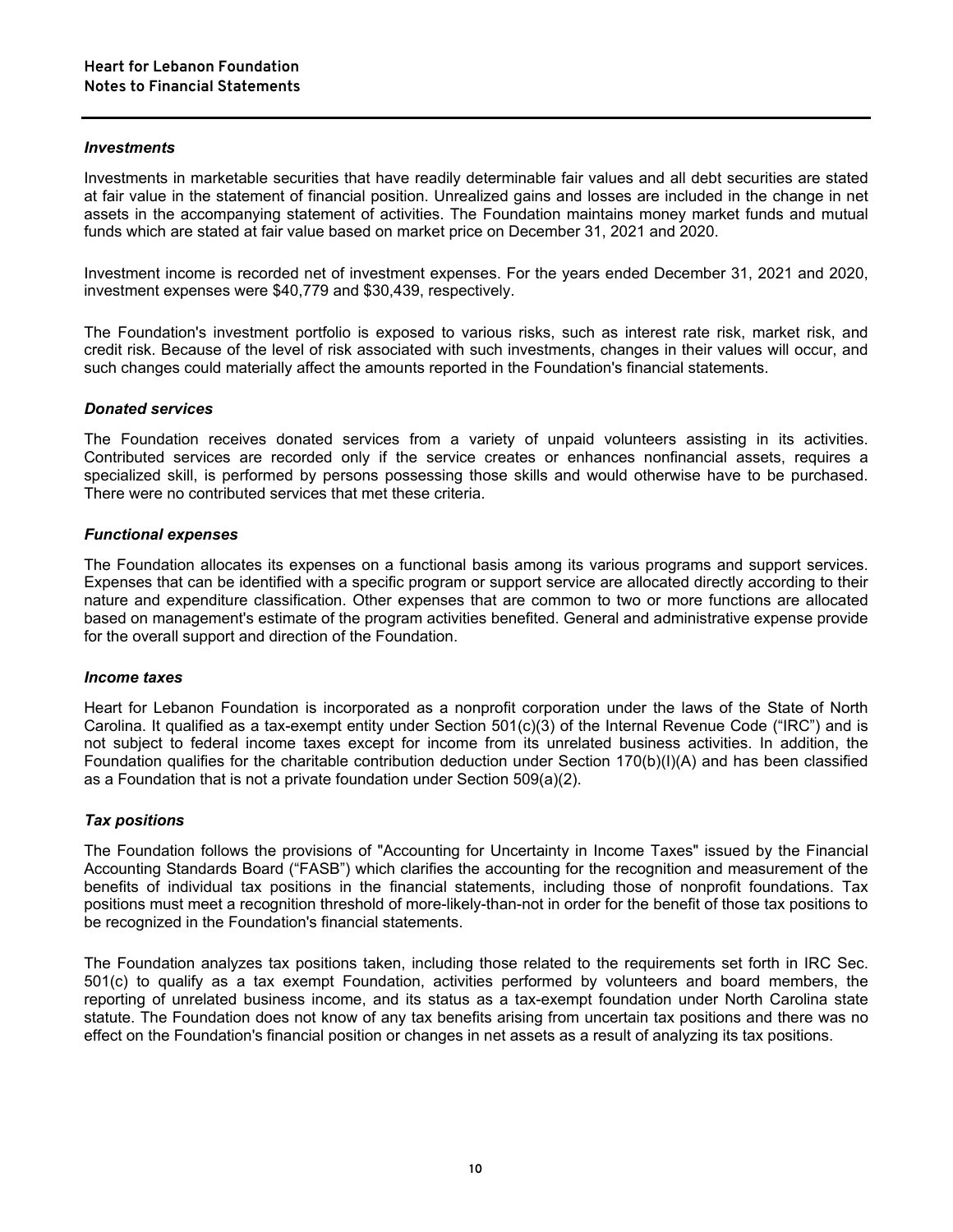#### *Advertising costs*

Advertising costs are charged to operations when incurred.

#### *Conflict of interest policy*

It is the policy of the Foundation that all officers and directors shall disclose any conflict of interest between their own individual interests and the interests of the Foundation. The Foundation has a conflict of interest policy whereby board members must advise the board of any direct or indirect interest in any transaction or relationship with the Foundation and not participate in discussions and decisions regarding any action affecting their individual, professional, or business interests.

#### *Subsequent events*

Subsequent events were reviewed for the Foundation through April 27, 2022, the date the financial statements were available to be issued.

## **2. Liquidity and Availability**

Financial assets available for general expenditure, that is, without donor or other restrictions limiting their use, within one year of the statement of financial position date, comprise the following:

|                                                                                 | 2021 |                                           | 2020                              |
|---------------------------------------------------------------------------------|------|-------------------------------------------|-----------------------------------|
| Total cash and cash equivalents<br>Investments<br>Investments, board designated |      | 1,483,295<br>\$<br>4,763,892<br>1,202,269 | 2,156,330<br>2,898,981<br>750,072 |
| Total                                                                           |      | 7.449.456                                 | 5,805,383                         |

As part of the Foundation's liquidity management plan, cash in excess of daily requirements is invested in shortterm investments.

#### **3. Investments**

Investments consist of the following at December 31:

|                                                              | 2021                         |     | 2020                 |
|--------------------------------------------------------------|------------------------------|-----|----------------------|
| Investments:<br>Investments<br>Investments, board designated | \$<br>4,763,892<br>1,202,269 | \$  | 2,898,981<br>750,072 |
|                                                              | 5,966,161                    | \$. | 3,649,053            |
| Investments:                                                 |                              |     |                      |
| Equities                                                     | \$<br>4,776,347              | \$  | 2,842,208            |
| Fixed income                                                 |                              |     | 203,454              |
| Cash                                                         | 1,189,814                    |     | 603,391              |
|                                                              | <u>5.966.161</u>             |     | 3,649,053            |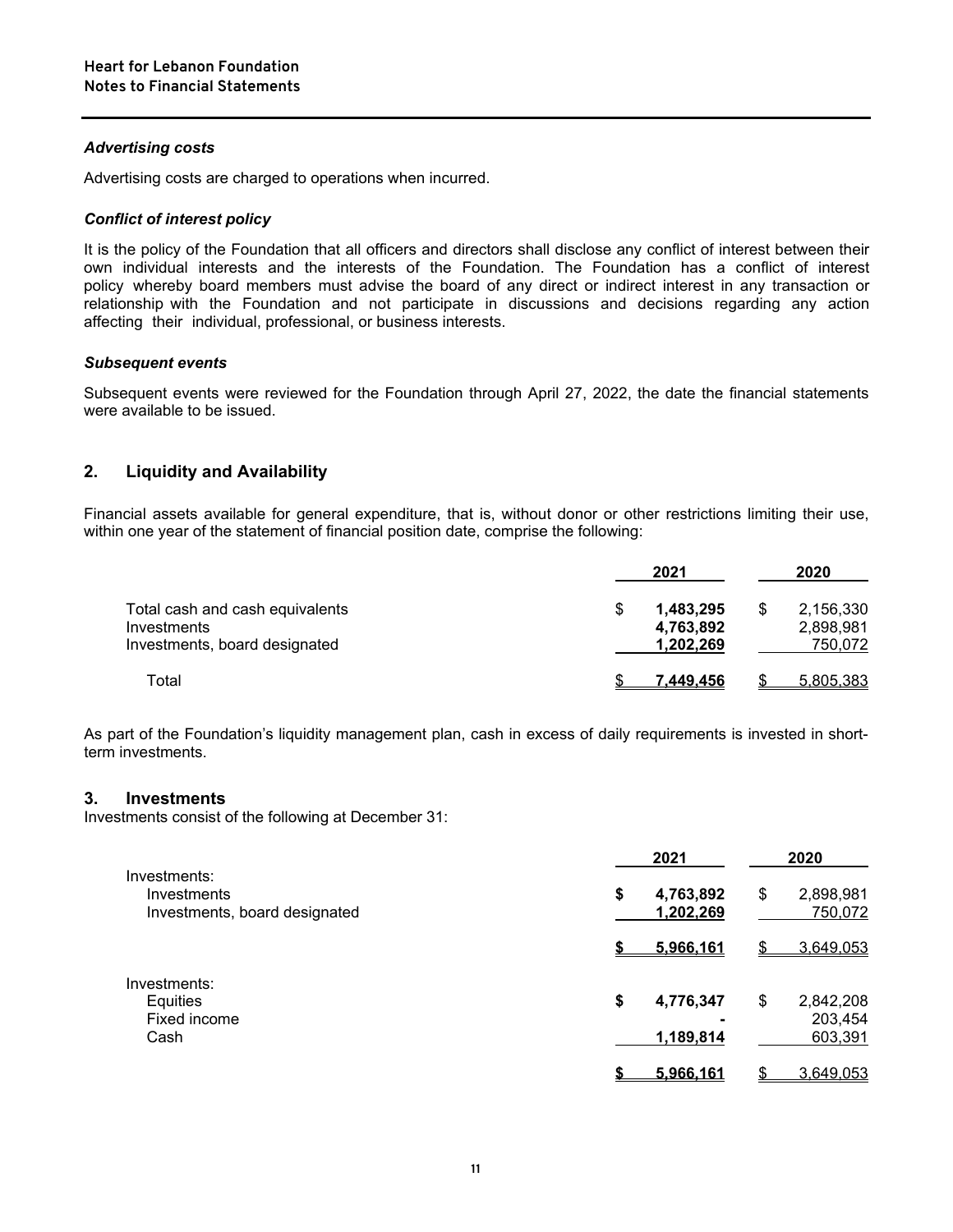#### **4. Restrictions on Net Assets**

Net assets with donor restrictions consist of contributions restricted by donors for particular purposes. The remaining portion of such contributions as of December 31, 2021 and 2020 consists of the following:

|                                          |    | 2021              | 2020 |                               |
|------------------------------------------|----|-------------------|------|-------------------------------|
| Moody radio campaign<br>Capital projects | J. | 75,000<br>121,500 | \$   | $\overline{\phantom{0}}$<br>- |
|                                          |    | 196.500           |      | $\overline{\phantom{0}}$      |

#### **5. Restricted Contributions**

Total restricted contributions for the year ending December 31, 2021 and 2020 were as follows:

|                         | 2021            |                     | 2020           |
|-------------------------|-----------------|---------------------|----------------|
| Relief & community care | S               | S<br>$\blacksquare$ | 1,150,757      |
| Children at risk        |                 | $\blacksquare$      | 448,103        |
| Moody radio campaign    | 75,000          |                     | $\blacksquare$ |
| Capital campaign        | 121,500         |                     |                |
|                         | <u> 196.500</u> |                     | ,598,860       |

#### **6. Related Party Transactions**

Heart for Lebanon, a legal nongovernmental organization in Lebanon, received a total of approximately \$3,753,600 and \$3,615,800 during the years ended December 31, 2021 and 2020, respectively, from the Foundation.

Dr. Camille Melki is the CEO for the Foundation and the affiliated Heart for Lebanon based in Lebanon. Dr. Melki is contracted annually by the Foundation's Board of Directors to serve as a missionary who raises his own financial support, and as CEO, to oversee the day-to-day operations of the affiliated Lebanese organization. He reports to and is accountable to the Foundation's Board of Directors and the affiliated Lebanese organization's General Assembly. During the years ended December 31, 2021 and 2020, the Chief Executive Officer received approximately \$185,000 and \$170,000 in missionary support, respectively.

The Foundation also used a company related to a board member to facilitate radio advertisements. The Foundation reimbursed the company \$327,590 and \$429,756 during the years ended December 31, 2021 and 2020, respectively, for these advertisements.

The members of the Foundation's board of directors contributed approximately \$13,700 and \$10,500 in 2021 and 2020, respectively.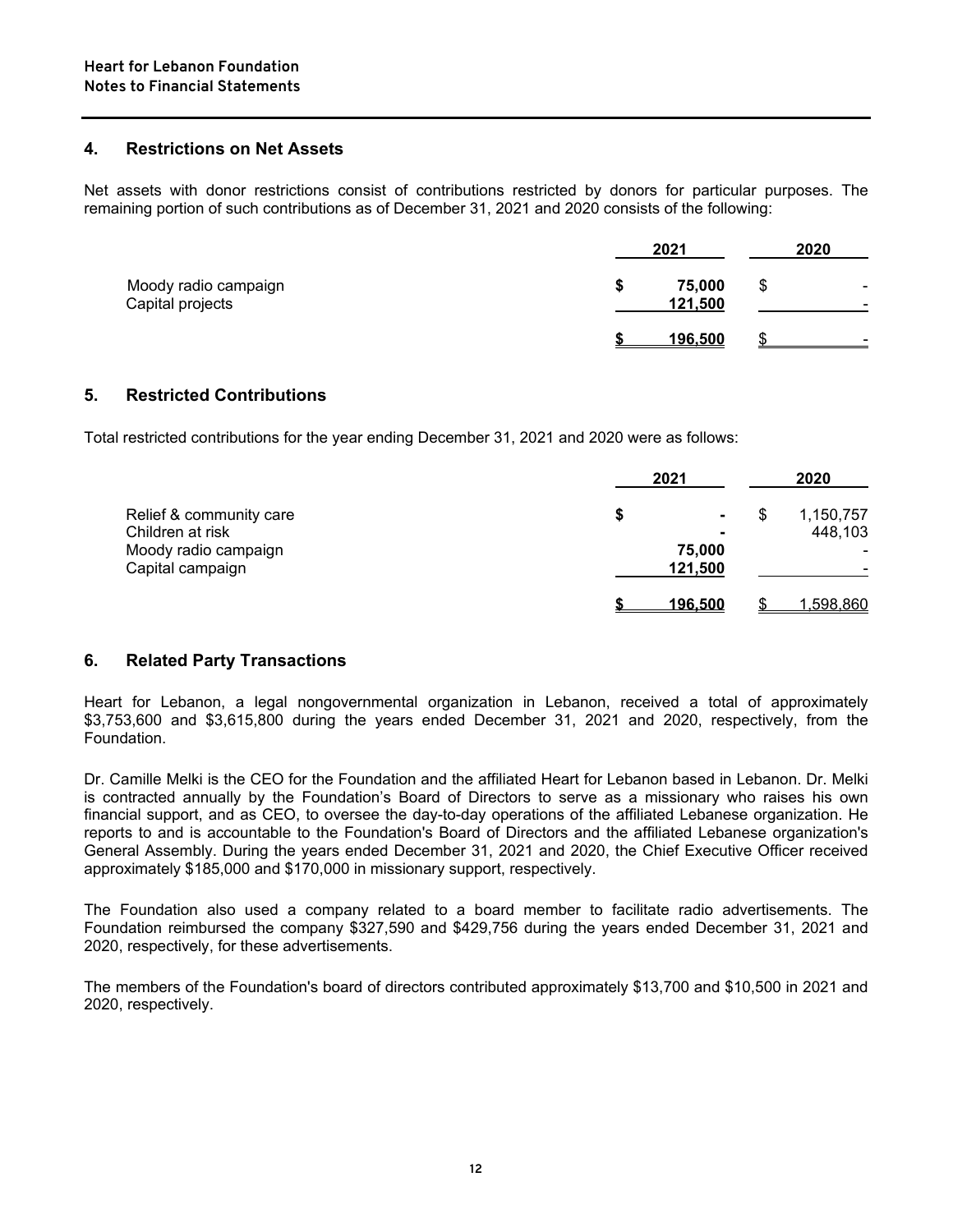### **7. Operating Lease**

The Foundation leased offices space under an operating lease agreement that expires in 2026.

Minimum future lease payments are estimated as follows:

| 2022<br>2023<br>2024<br>2025<br>2026 | \$<br>42,900<br>42,900<br>42,900<br>42,900<br>42,900 |
|--------------------------------------|------------------------------------------------------|
| Total                                | \$<br>214,500                                        |

Total lease expenditures were approximately \$41,625 and \$40,800 for the years ended December 31, 2021 and 2020, respectively.

## **8. Concentration of Credit Risk and Contingencies**

The Foundation's cash deposit balances on occasion may exceed the FDIC limit during the year. Management believes that it is not exposed to any significant credit risk on its cash balances.

Financial instruments, which potentially subject the Foundation to concentrations of credit risk, consist of money market accounts and investment securities. The Foundation has significant investment in various types of mutual funds and therefore, is subject to concentration of credit risk. Investments are made by an investment manager engaged by the Foundation, and is monitored by the board of directors. Although the fair value of investments is subject to fluctuations on a year-to-year basis, management believes the investment policy is prudent for the longterm welfare of the Foundation and its purpose.

## **9. Concentration of Revenue and Support**

In 2021 and 2020, the Foundation received 32% and 38% of its support from the five largest donors, respectively. Revenues from the major sources for the years ended December 31, 2021 and 2020 are as follows:

|                                   | 2021          |
|-----------------------------------|---------------|
| Not-for-profit 1                  | \$<br>729,134 |
| Christian Ministry Organization 1 | 664,220       |
| Not-for-profit 2                  | 265,400       |
| Christian Ministry Organization 2 | 265,000       |
| Christian Ministry Organization 3 | 230,800       |
| All other sources                 | 4,527,718     |
|                                   | 6.682.272     |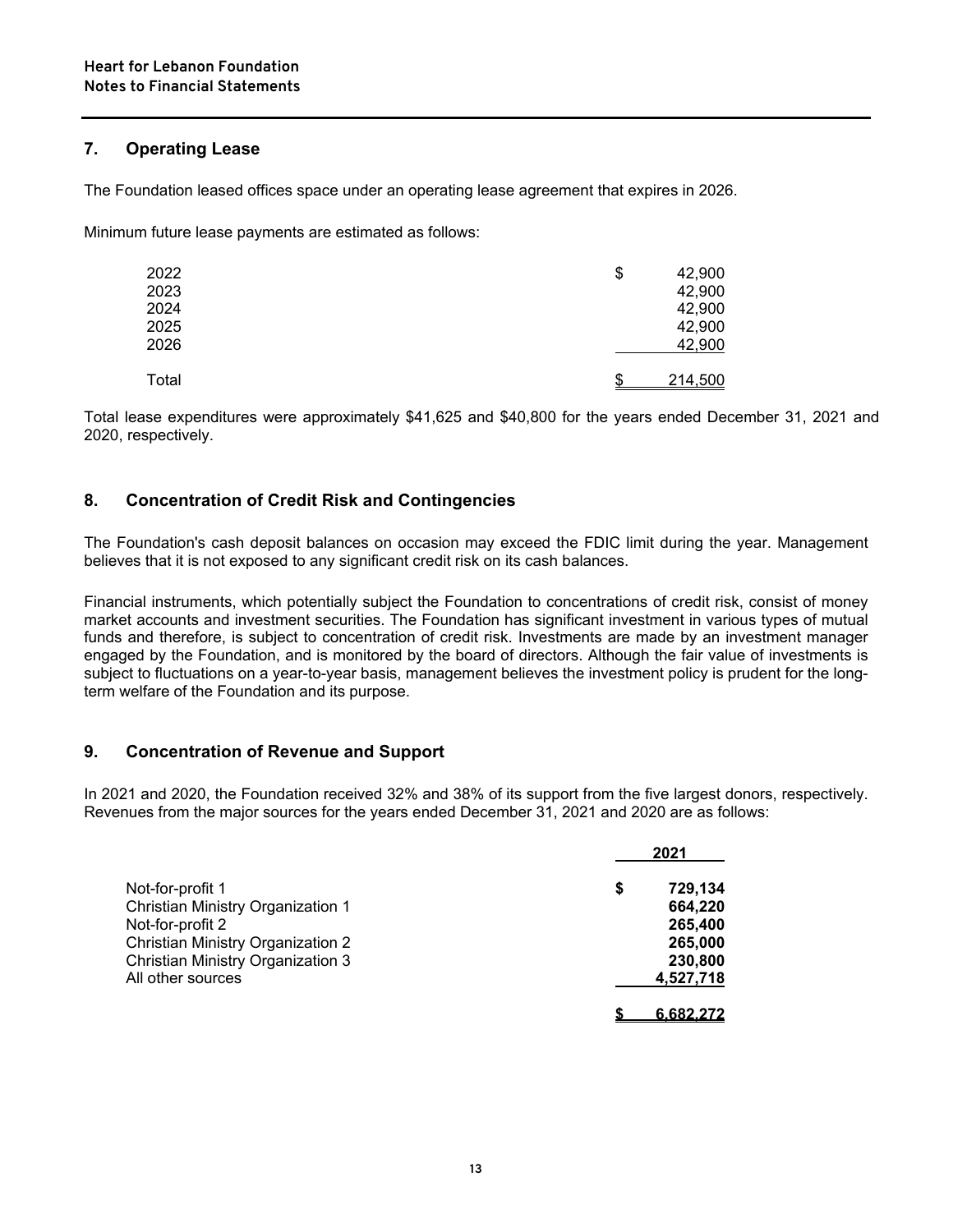|                                   | 2020            |
|-----------------------------------|-----------------|
| Not-for-profit 1                  | \$<br>1,275,570 |
| Christian Ministry Organization 1 | 557,250         |
| Not-for-profit 2                  | 375,000         |
| Christian Ministry Organization 2 | 280,000         |
| Not-for-profit 3                  | 253,000         |
| All other sources                 | 4,547,772       |
|                                   | 7.288.592       |

#### **10. Functional Allocation of Expenses**

The Foundation provides direct funding for programs based in Lebanon. This amount was remitted to an affiliated Foundation in Lebanon. Management and general expenses consisted mainly of financial administration expenses and for day-to-day operations. Fund raising expenses are costs related to fundraising campaigns in the United States and related travel and communication costs.

The direct funding program expenditures in 2021 and 2020 were for the following:

|                           | 2021      |                      | 2020      |
|---------------------------|-----------|----------------------|-----------|
| Relief and Community Care | \$        | \$<br>$\blacksquare$ | 1,724,000 |
| Children at Risk          |           | $\blacksquare$       | 576,000   |
| Capital Campaign          |           | $\blacksquare$       | 348,800   |
| <b>Beirut Explosion</b>   |           | $\blacksquare$       | 967,000   |
| Where needed most         | 3,753,557 |                      |           |
|                           | 3.753.557 |                      | 3,615,800 |

### **11. Fair Value Measurements**

Assets recorded at fair value in the statement of position are categorized based upon the level of judgment associated with the inputs used to measure their fair value. Level inputs are defined as follows:

- Level 1. Unadjusted quoted prices in active markets for identical assets and liabilities.
- Level 2. Observable inputs other than those included in Level 1, such as quoted market prices for similar assets or liabilities in active markets, quoted market prices for identical assets or liabilities in inactive markets, and inputs that are derived principally from or corroborated by observable market data by correlation or other means.
- Level 3. Significant unobservable inputs reflecting management's own assumptions about the inputs used in determining the fair value.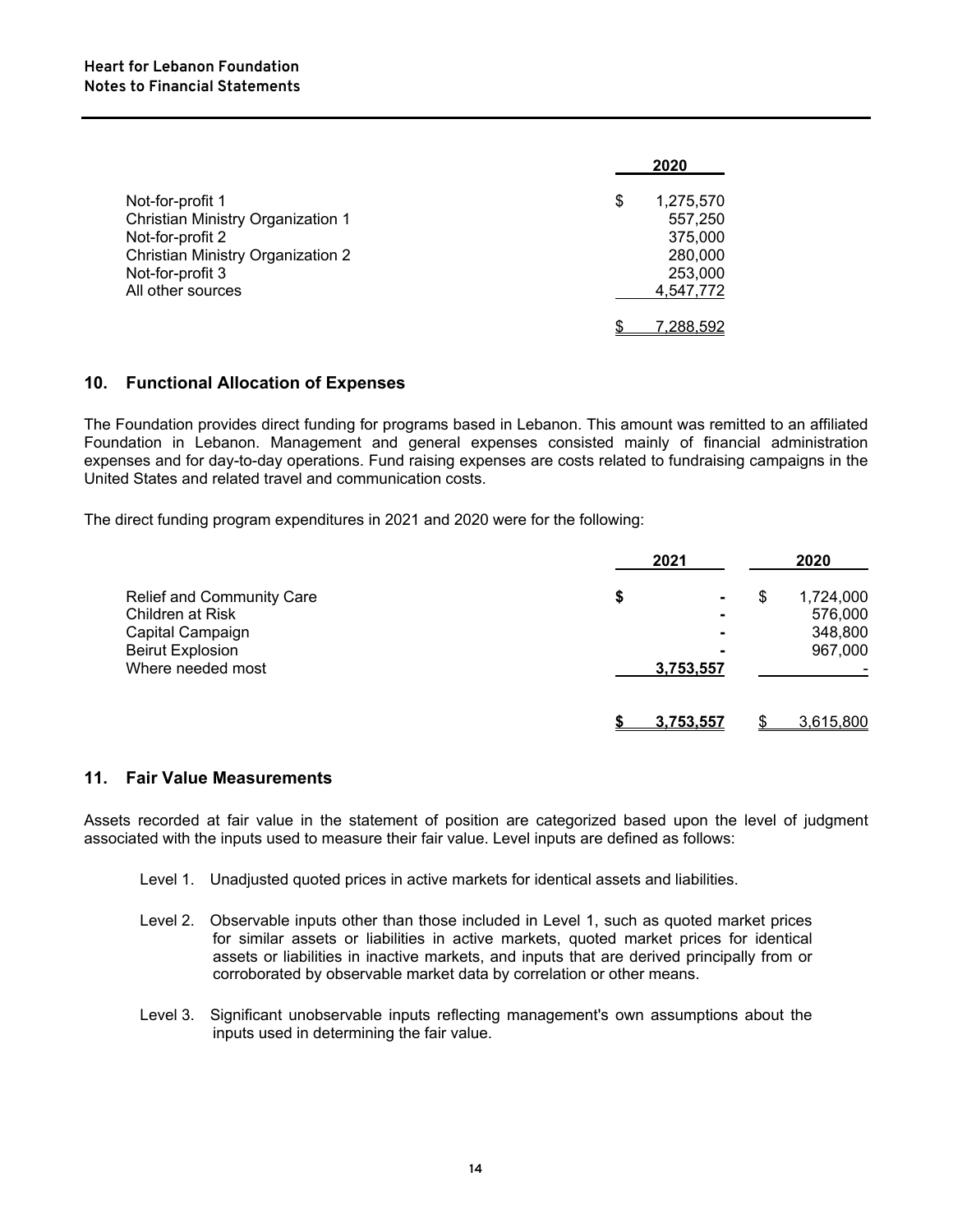Fair values of assets measured on a recurring basis as of December 31, 2021 and 2020 are as follows:

|                       | Assets at Fair Value as of December 31, 2021 |         |                                              |             |
|-----------------------|----------------------------------------------|---------|----------------------------------------------|-------------|
|                       | Level 1                                      | Level 2 | Level 3                                      | Total       |
| Marketable securities | \$4.776.347                                  |         |                                              | \$4.776.347 |
|                       |                                              |         | Assets at Fair Value as of December 31, 2020 |             |
|                       | Level 1                                      | Level 2 | Level 3                                      | Total       |
| Marketable securities | 3,045,662                                    |         |                                              | 3.045.662   |

The Foundation had \$1,189,814 and \$603,391 of cash and cash equivalents held in investment accounts as of December 31, 2021 and 2020, respectively, which was not classified as a level as prescribed within the provision.

Fair values for investments are determined by reference to quoted market prices and other relevant information generated by market transactions.

#### **12. Quasi-Endowment**

The Foundation's quasi-endowment was organized to support the financial operations of the mission discipleship program in Lebanon. The primary investment objective of the Endowment is to preserve and protect the assets by focusing on conservation of principle and adequate liquidity to meet ministry needs. The Foundation's board designated funds include amounts classified as unrestricted. During 2021, the Board elected to increase the amount of the board designated funds by \$452,269 from \$750,000 to \$1,202,269 to fund the mission discipleship program in Lebanon. As required by GAAP, net assets associated with endowment funds, including funds designated by the Board of Directors to function as endowments, are classified and reported based on the existence or absence of donor-imposed restrictions.

#### *Interpretation of relevant law*

The Board of Directors of the Foundation has interpreted the North Carolina Uniform Prudent Management of Institutional Funds Act (the "Act") as requiring the preservation of the fair value of the original gift as of the gift date of the donor-restricted endowment funds absent explicit donor stipulations to the contrary. As a result of this interpretation, the Foundation has classified as net assets with donor restrictions (a) the original value of gifts donated to the permanent endowment, (b) the original value of subsequent gifts to the permanent endowment, and (c) accumulations to the permanent endowment made in accordance with the direction of the applicable donor gift instrument at the time the accumulated is added to the fund. In accordance with the Act, the Foundation considers the following factors in making a determination to appropriate or accumulate donor-restricted endowment funds: